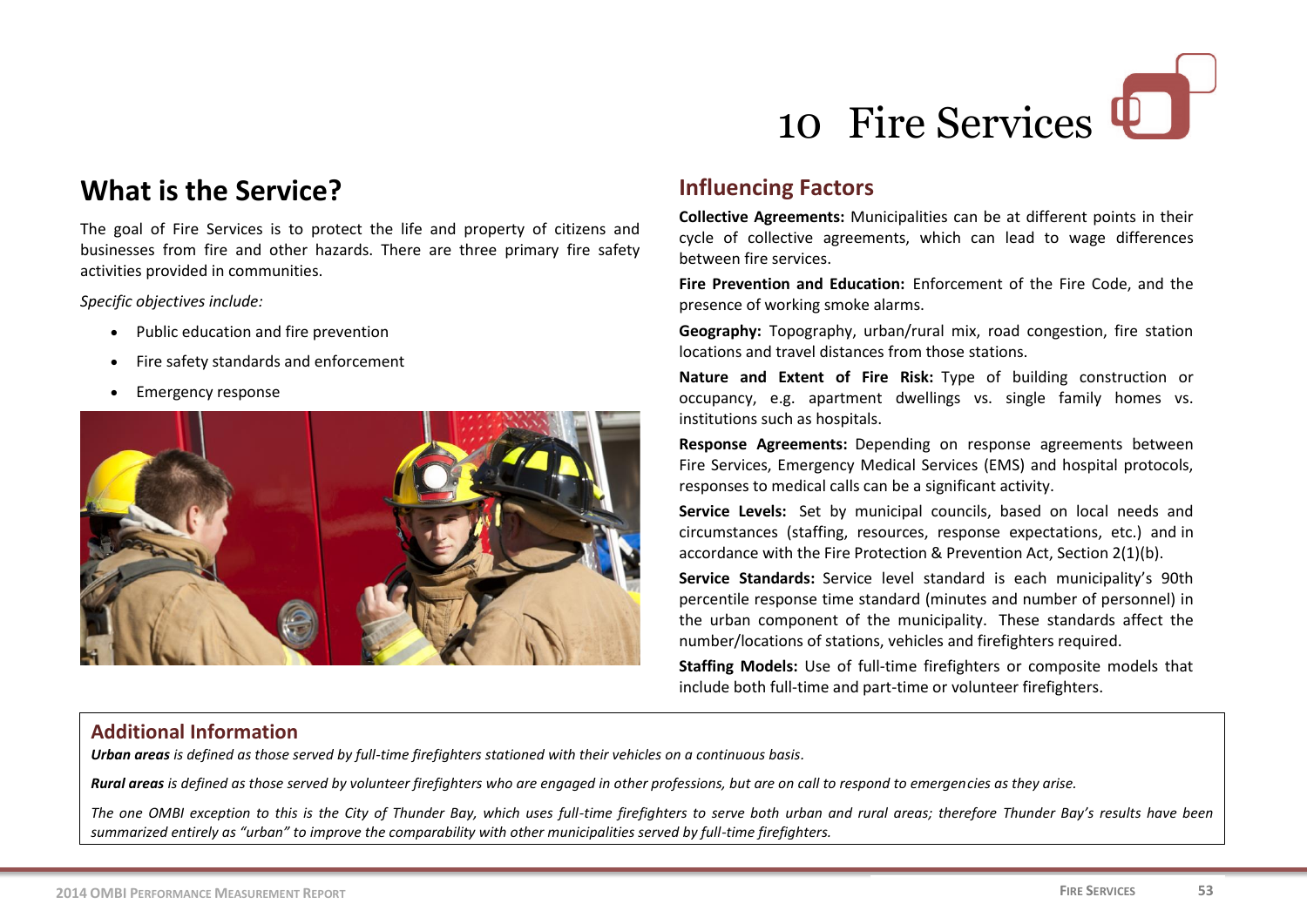# **Fire Services**

#### **How many hours are staffed fire vehicles available to respond to emergencies?**



*Fig 10.1 Number of Staffed Fire In-Service Vehicle Hours per Capita (Urban and Rural)*

*Source: FIRE230 – Urban (Service Level) Source: FIRE232 – Rural (Service Level)*

*Note: Rural areas tend to have higher vehicle hours because a proportionately greater number of vehicles are necessary to adequately cover broader geographic*  service areas with an acceptable response time. Rural areas typically do not have fire hydrants, necessitating the use of water tanker vehicles that are not required in *urban areas.*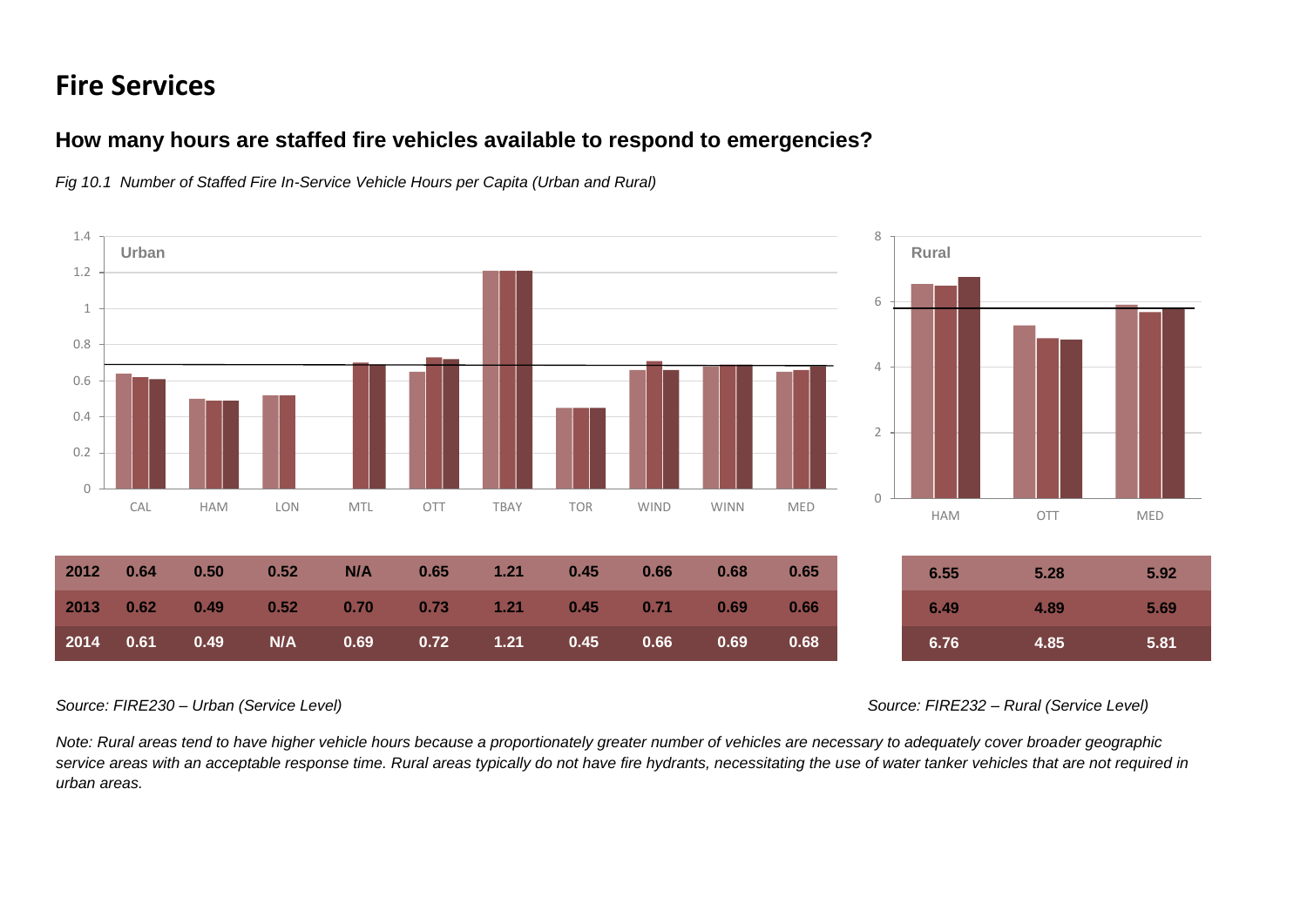## **How many injuries and fatalities resulted from residential fires?**

*Fig 10.2 Residential Fire Related Fatalities per 100,000 Population (Urban and Rural)*

| <b>Municipality</b> | <b>Residential Fire Related Injuries per</b><br>100,000 Population<br><b>Entire Municipality</b><br>(FIRE105) |       |       | <b>Residential Fire Related Fatalities per</b><br>100,000 Population<br><b>Entire Municipality</b><br>(FIRE110) |      |      |  |
|---------------------|---------------------------------------------------------------------------------------------------------------|-------|-------|-----------------------------------------------------------------------------------------------------------------|------|------|--|
|                     | 2012                                                                                                          | 2013  | 2014  | 2012                                                                                                            | 2013 | 2014 |  |
| CAL                 | 1.79                                                                                                          | 0.78  | 1.67  | 0.27                                                                                                            | 0.43 | 0.42 |  |
| HAM                 | 7.85                                                                                                          | 7.22  | 4.95  | 0.19                                                                                                            | 0.19 | 0.18 |  |
| <b>LON</b>          | 6.49                                                                                                          | 6.96  | N/A   | 0.27                                                                                                            | 0.54 | N/A  |  |
| <b>MTL</b>          | N/A                                                                                                           | 3.29  | 1.50  | N/A                                                                                                             | 0.57 | 0.46 |  |
| <b>OTT</b>          | 3.32                                                                                                          | 2.44  | 2.84  | 0.21                                                                                                            | 0.32 | 0.21 |  |
| <b>TBAY</b>         | 6.41                                                                                                          | 3.66  | 7.38  | 2.75                                                                                                            | 0.00 | 0.00 |  |
| <b>TOR</b>          | 4.67                                                                                                          | 4.00  | 5.48  | 0.40                                                                                                            | 0.40 | 0.32 |  |
| <b>WIND</b>         | 13.28                                                                                                         | 21.81 | 13.75 | 0.95                                                                                                            | 0.95 | 0.95 |  |
| <b>WINN</b>         | 22.49                                                                                                         | 13.30 | 11.70 | 1.02                                                                                                            | 0.72 | 0.14 |  |
| <b>MED</b>          | 6.45                                                                                                          | 4.00  | 5.22  | 0.34                                                                                                            | 0.43 | 0.27 |  |

*Source: FIRE105; FIRE110 (Community Impact)*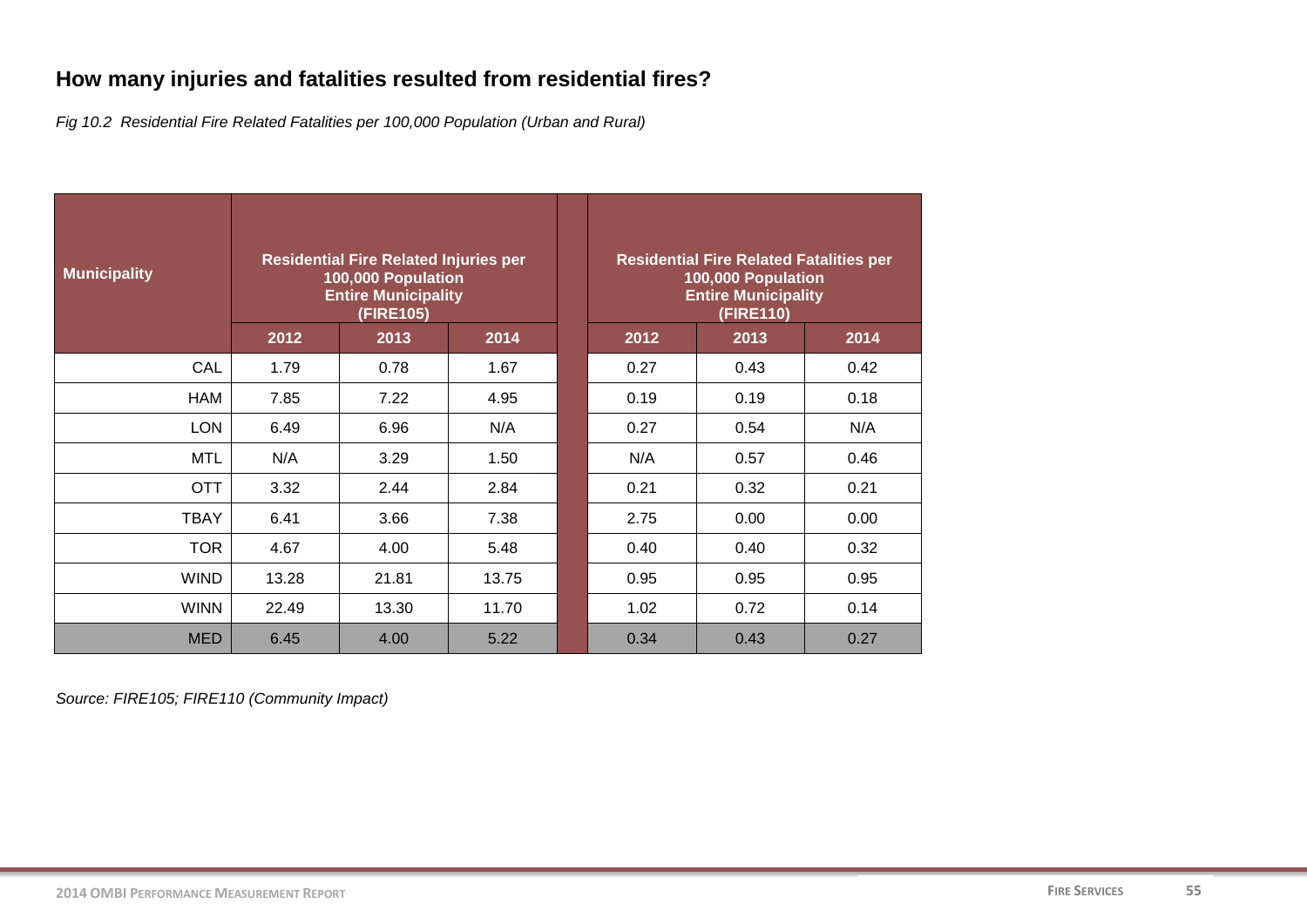## **How many fires resulted in property loss?**

*Fig 10.3 Number of Residential Structural Fires with Losses per 1,000 Households (Urban and Rural)*



*Source: FIRE116 – Urban (Community Impact) Source: FIRE117 - Rural (Community Impact)*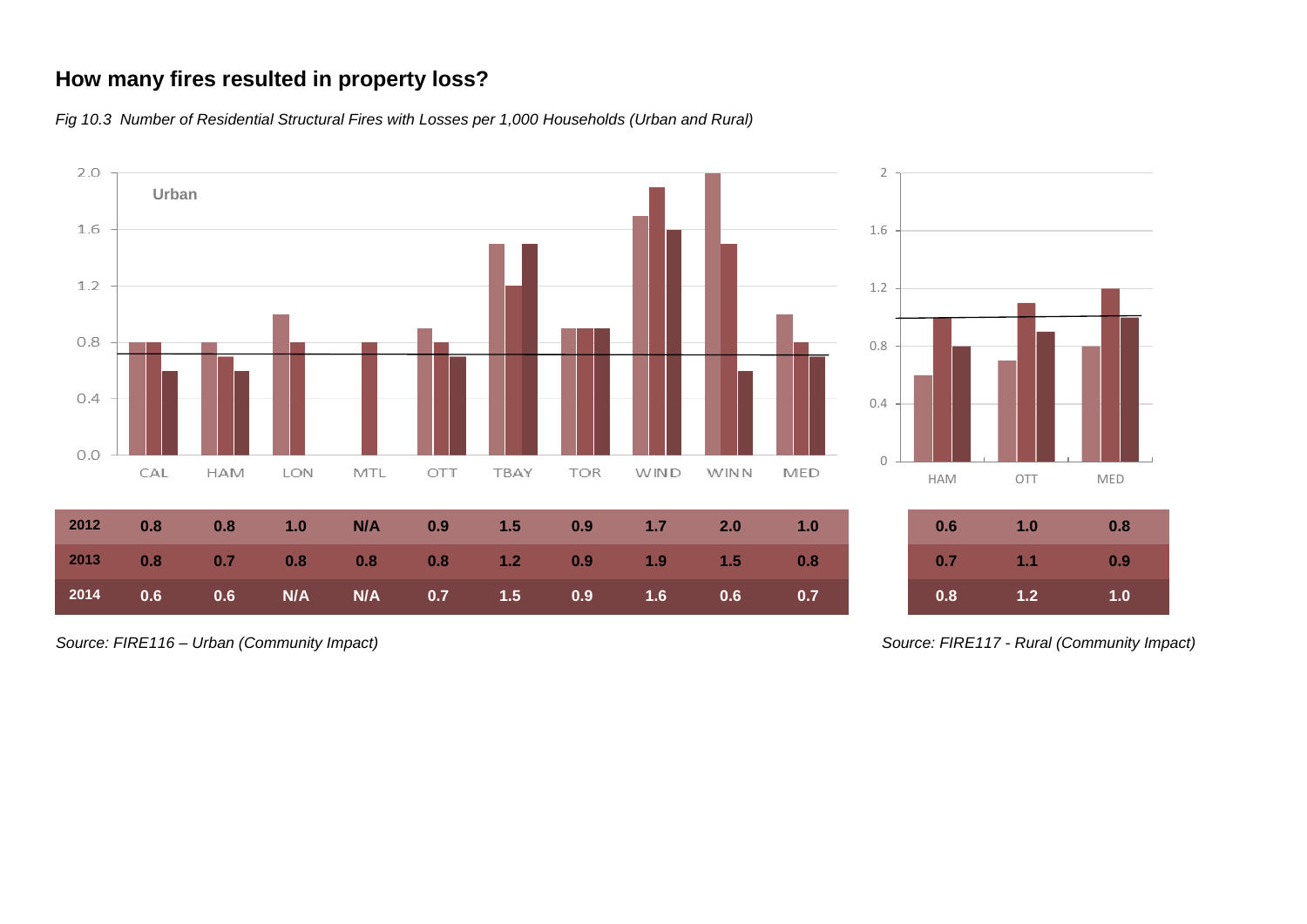## **How long does it take to respond to an emergency call from the time the station is notified to arrival on scene?**

*Fig 10.4 Actual 90th Percentile Fire Station Notification Response Time (min:sec) (Urban and Rural)* 

| <b>Municipality</b> |      | <b>Station Notification Response Time</b><br>90th Percentile (min:sec)<br><b>Urban (FIRE405)</b> |      | <b>Station Notification Response Time</b><br>90th Percentile (min:sec)<br><b>Rural (FIRE406)</b> |       |       |  |
|---------------------|------|--------------------------------------------------------------------------------------------------|------|--------------------------------------------------------------------------------------------------|-------|-------|--|
|                     | 2012 | 2013                                                                                             | 2014 | 2012                                                                                             | 2013  | 2014  |  |
| CAL                 | 7:14 | 7:08                                                                                             | 6:44 |                                                                                                  |       |       |  |
| <b>HAM</b>          | 6:36 | 6:45                                                                                             | 6:55 | 12:57                                                                                            | 13:20 | 13:06 |  |
| <b>LON</b>          | 6:07 | 6:05                                                                                             | N/A  |                                                                                                  |       |       |  |
| <b>MTL</b>          | N/A  | 5:39                                                                                             | 6:20 |                                                                                                  |       |       |  |
| <b>OTT</b>          | 6:39 | 6:50                                                                                             | 6:35 | 14:48                                                                                            | 13:53 | 14:59 |  |
| <b>TBAY</b>         | 6:27 | 6:40                                                                                             | 6:46 |                                                                                                  |       |       |  |
| <b>TOR</b>          | 6:31 | 6:44                                                                                             | 6:38 |                                                                                                  |       |       |  |
| <b>WIND</b>         | 6:31 | 6:58                                                                                             | 7:15 |                                                                                                  |       |       |  |
| <b>WINN</b>         | 6:47 | 6:49                                                                                             | 6:55 |                                                                                                  |       |       |  |
| <b>MED</b>          | 6:33 | 6:45                                                                                             | 6:45 | 13:52                                                                                            | 13:36 | 14:02 |  |

*Source: FIRE405 – Urban; FIRE406 - Rural (Customer Service)*

*Note: Each municipality has a different mix of vehicle types and staffing modes, reflecting its fire and community risks. Hamilton and Ottawa are the only municipalities with both urban and rural components.*